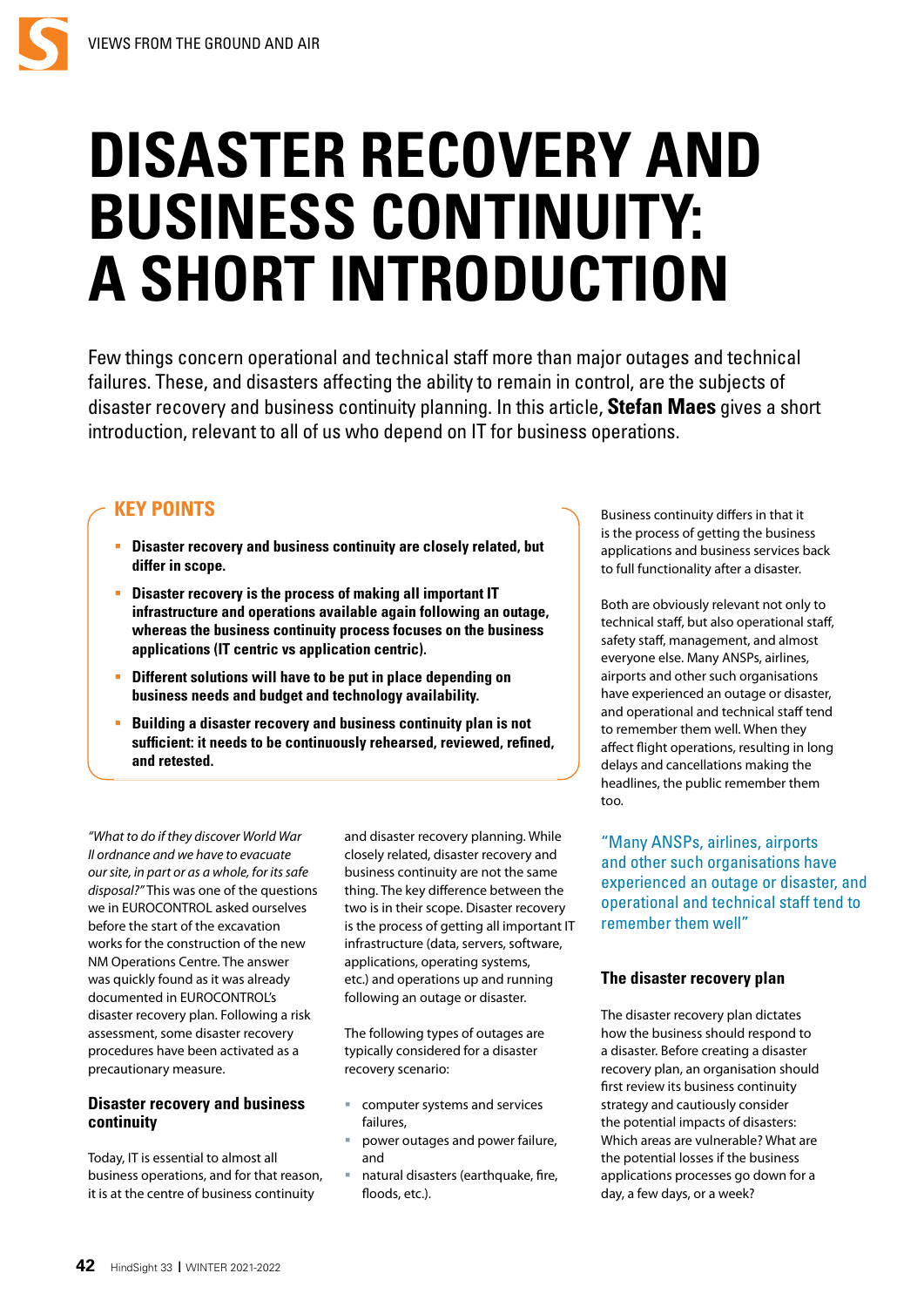

The disaster recovery plan is then developed according to business needs. Most likely, different solutions for different business applications will be required.

The disaster recovery plan should include all the procedures, technologies, and objectives necessary for making a rapid recovery after a disaster. As a minimum, a plan should account for the following:

- *Recovery point objective:* This refers to the desired state after recovery. To define the recovery point objective value, the following questions are relevant: *"What data should be restored?" "What data can I a*ff*ord to lose?"*
- *Recovery time objective:* This refers to your desired timeframe for completing recovery before the situation becomes critical. In other words, it answers the following question: *"When should data be restored and business applications running again?"*
- *Recovery technologies:* This refers to all systems currently implemented,

or those that should be, in support of recovery. The following question is relevant here: *"What technologies are required to recover from disaster?"*

Again, these are not merely technical issues. The involvement of operational staff is necessary to deal with each and to answer the questions above.

Depending on the values of the recovery point objective and recovery time objective, different recovery technologies may be needed for different business applications, each with their own price tag. When the business criticality dictates very small recovery objectives (minutes), one has to think of so-called 'active-active' solutions where applications and infrastructure are running in parallel in multiple locations.

As recovery objectives become larger, one can think of:

 *active-standby solutions*, where recovery infrastructure is available and ready in a disaster recovery site

and only application data needs to be restored,

- *restore solutions*, where infrastructure capacity is reserved, but operating systems and applications need to be installed from scratch and application data needs to be restored, and
- *rebuild solutions*, where infrastructure first needs to be acquired, after which a restore as described above can start.

Other important information in the disaster recovery plan includes:

- *Recovery protocols:* These protocols should identify who does what in the event of a disaster, including clearly defined roles and how you expect recovery personnel to communicate with each other.
- *Vendors, suppliers, and other third parties:* This is a list of all parties who may be needed to support recovery, as well as their emergency contact details.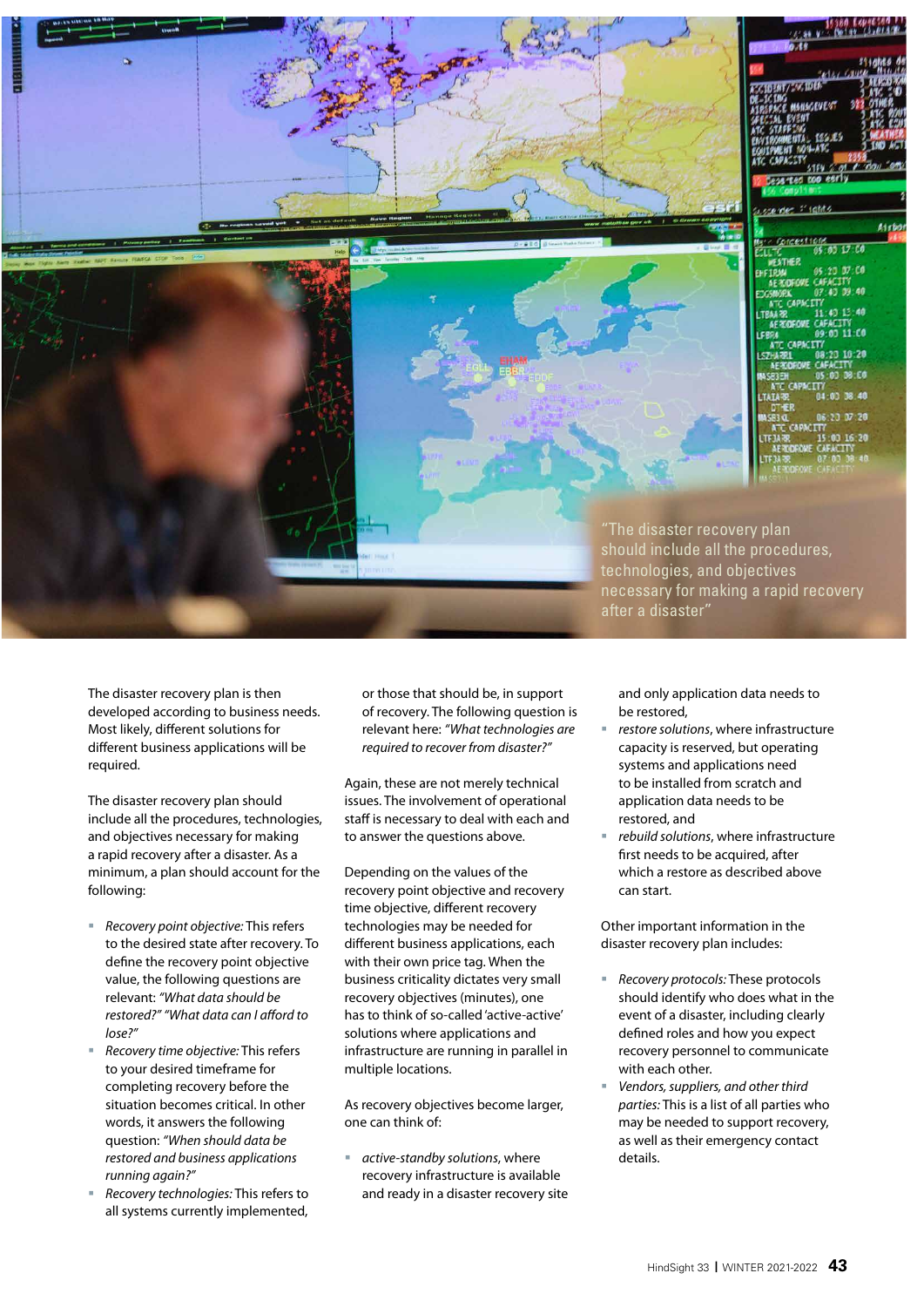## **What about…?**

#### **…the workplace?**

The major focus of disaster recovery and business continuity is on the business applications hosted in a data centre. One should, however, not forget about providing business users access to their applications in a disaster recovery situation. Application access from home is increasing, but is not always feasible. Hence it may be necessary to foresee off-site office space to be used in case of disaster.

#### **…the cloud?**

While hosting applications on the cloud (public or private) typically removes the burden to build a data centre recovery scenario, this does not remove the need for a disaster recovery or business continuity plan. It is still necessary to have a plan on how to deal with (extended) outage of the cloud services.

#### **The business continuity plan**

The disaster recovery plan should be complemented by a business continuity plan, which acts as a single, multifaceted document for managing every aspect of disaster preparedness.

A business continuity plan will usually include a risk assessment (a thorough assessment of disaster scenarios, their likelihood, and their impact) and impact analysis (an outline of how each possible disaster scenario could impact your business, e.g., costs of repair, disruption to services).

Linked to these will be steps and systems to help prevent each of the disasters listed, such as implementing anti-malware to prevent cyberattacks, and detail on how the business will respond to each disaster to minimise the impact.

There will also be areas for improvement identified during the creation of the plan, as well as recommended solutions, and contingencies such as a backup office location to be used in the event of a disaster. And there will be protocols for maintaining communication with recovery personnel, such as a text alert system.

#### **The importance of testing**

Testing the plan is the only way to know it will work. Obviously, a real incident is the true test of whether everything is correctly covered in the plan. However, a controlled testing strategy is much more comfortable and provides an opportunity to identify gaps and improve.

Many organisations test a business continuity plan two to four times a year. The schedule depends on the type of organisation, the amount of turnover of key personnel, and the number of business processes and IT changes that have occurred since the last round of testing.

Common tests include table-top exercises, structured walk-throughs, and simulations. Test teams are usually composed of the recovery coordinator and members from each functional unit.

- A *table-top exercise* usually occurs in a conference room with the team going over the plan, looking for gaps and ensuring that all business units are represented.
- In a *structured walk-through*, each team member walks through his or her components of the plan in detail to identify weaknesses. Often, the team works through the test with a specific disaster in mind. Some organisations incorporate drills and disaster role-playing into the structured walk-through. Any weaknesses should be corrected and an updated plan distributed to all pertinent staff.
- Lastly, *disaster simulation testing* can be challenging and should be performed annually. The test requires an environment that simulates an actual disaster, with all the equipment, supplies and personnel (including business partners and vendors) that would be needed. The purpose of a simulation is to determine if you can carry out critical business functions during the event.

During each phase of plan testing, some new employees should be included on the test team. 'Fresh eyes' might detect gaps or lapses of information that experienced team members could overlook.

#### **Review and improve**

Much effort goes into creating and initially testing disaster recovery and business continuity plans. Once that job is complete, some organisations let the plan sit while seemingly more critical tasks get attention. When this happens, plans go stale and may not support staff as well as they should, when needed.

Technology evolves, and people come and go, so the plan needs to be updated too. Key personnel should be brought together at least annually to review the plan and discuss any areas that must be modified.

Prior to the review, feedback should be sought from staff to incorporate into the plan. All departments or business units should review the plan, including branch locations or other remote units. If you have had the misfortune